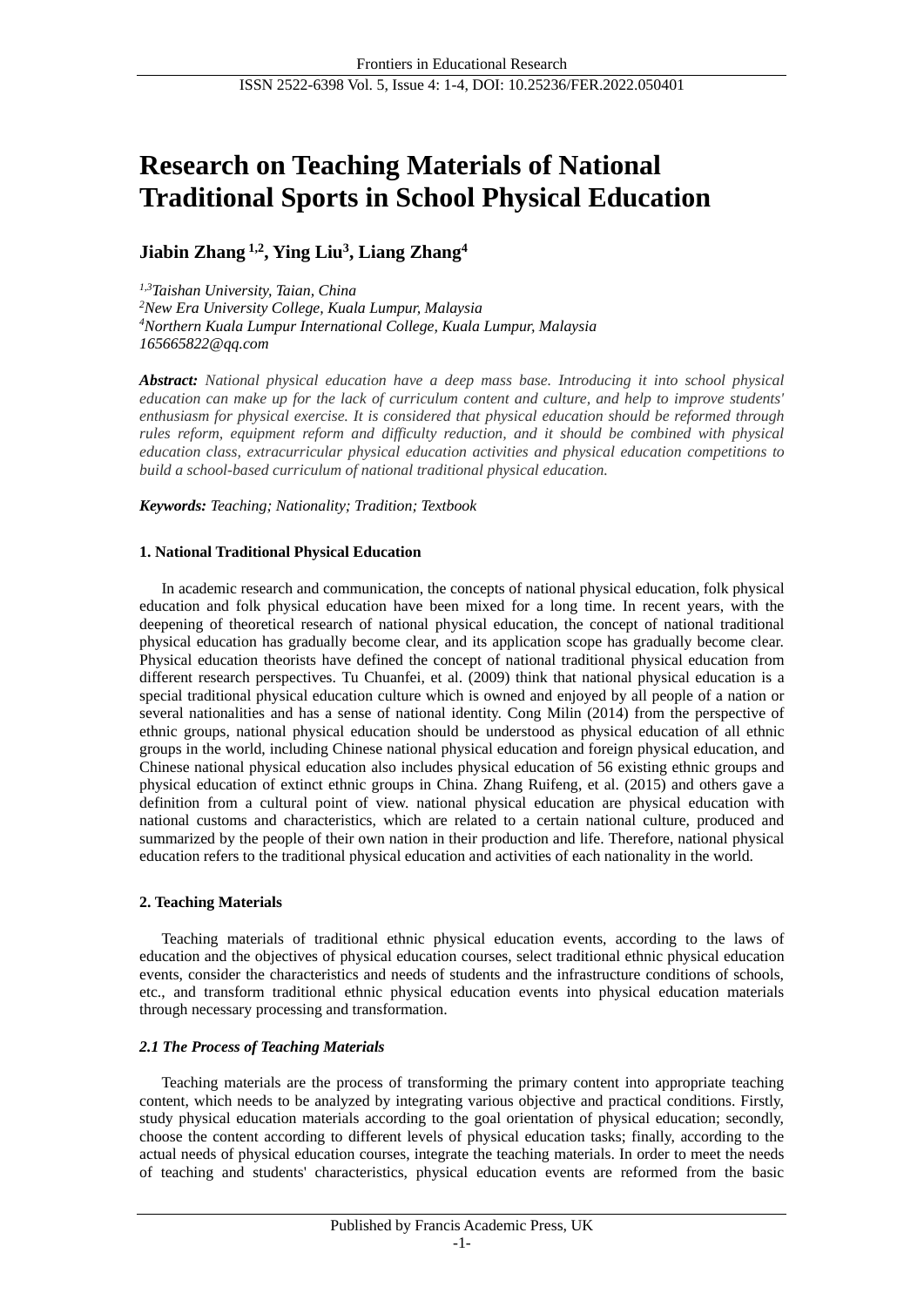# ISSN 2522-6398 Vol. 5, Issue 4: 1-4, DOI: 10.25236/FER.2022.050401

structure in the process of teaching materials. For example, difficult physical education events are not suitable for physical education teaching. At this time, the rules should be simplified to reduce the difficulty. For another example, some physical education events need high-standard ground equipment, and at this time, it is necessary to carry out appropriate transformation for physical education events, which means that it is easy to carry out and reduce the requirements for hardware conditions such as ground equipment.

# *2.2 Content Selection of Traditional Ethnic Physical Education*

When choosing the content of traditional ethnic physical education, first of all, according to the objectives and implementation requirements of school physical education, and fully combining with the laws of students' physiological and psychological development, school infrastructure conditions and so on, we should choose those physical education with appropriate difficulty and easy development. Secondly, in terms of content, the body movement should be the basic form, and the body should bear certain physiological load and psychological load in the learning process. Through physical education techniques and skill exercises, students can get healthy development in physiology, psychology and social adaptation.

# **3. Integration of National Traditional Physical Education and Significance of Physical Education Teaching**

The change from physical education syllabus to physical education curriculum standard endows physical education curriculum with more flexibility, and has more autonomy and construction space in choosing teaching content, organizing teaching process and teaching evaluation.

#### *3.1 Make up for the Lack of National and Local Teaching Content*

Physical education curriculum construction lacks national psychological structure, the thinking tendency of exam-oriented education in curriculum practice is seriously solidified, and the curriculum content lacks national local characteristics. Incorporating national physical education into school physical education can break the teaching mode of modern competitive physical educations and enrich the content of physical education. On the basis of acquiring the knowledge, skills and abilities of competitive physical educations, students can also feel the culture of national physical education, which has a positive effect on broadening students' knowledge, broadening their horizons and establishing the physical educations concept of lifelong exercise.

#### *3.2 Improve the Current Situation of Serious Lack of Curriculum Culture*

The teaching process of physical education is not only the process of shaping physical educations skills, but also the process of transferring and shaping physical educations culture. On the other hand, school physical education aims at developing basic abilities such as walking, running, jumping and throwing, and focuses on track and field physical educations, ball games, and gymnastics and so on. This phenomenon causes the lack of physical education class Cheng culture. Physical educations education plays a role in screening, sorting out, transmitting and developing physical educations culture. The traditional national physical educations culture formed in a specific time and space constitutes a special cultural atmosphere. In this cultural environment, the physical educations culture with national characteristics has a subtle and powerful educational role.

# *3.3 The National Physical Education Project Can Enrich the Purport of Physical Education Courses*

The national physical education project can enrich the purport of physical education curriculum. On the one hand, it is beneficial to the development of traditional national physical educations in school education, and enables students to understand the value and spirit of traditional national physical educations. On the other hand, through the study of traditional physical educations, it can be used as a carrier to cultivate the spirit of humility, prudence and morality, promote the spread of national culture, and infuse students with a national consciousness, thoughts and spiritual culture.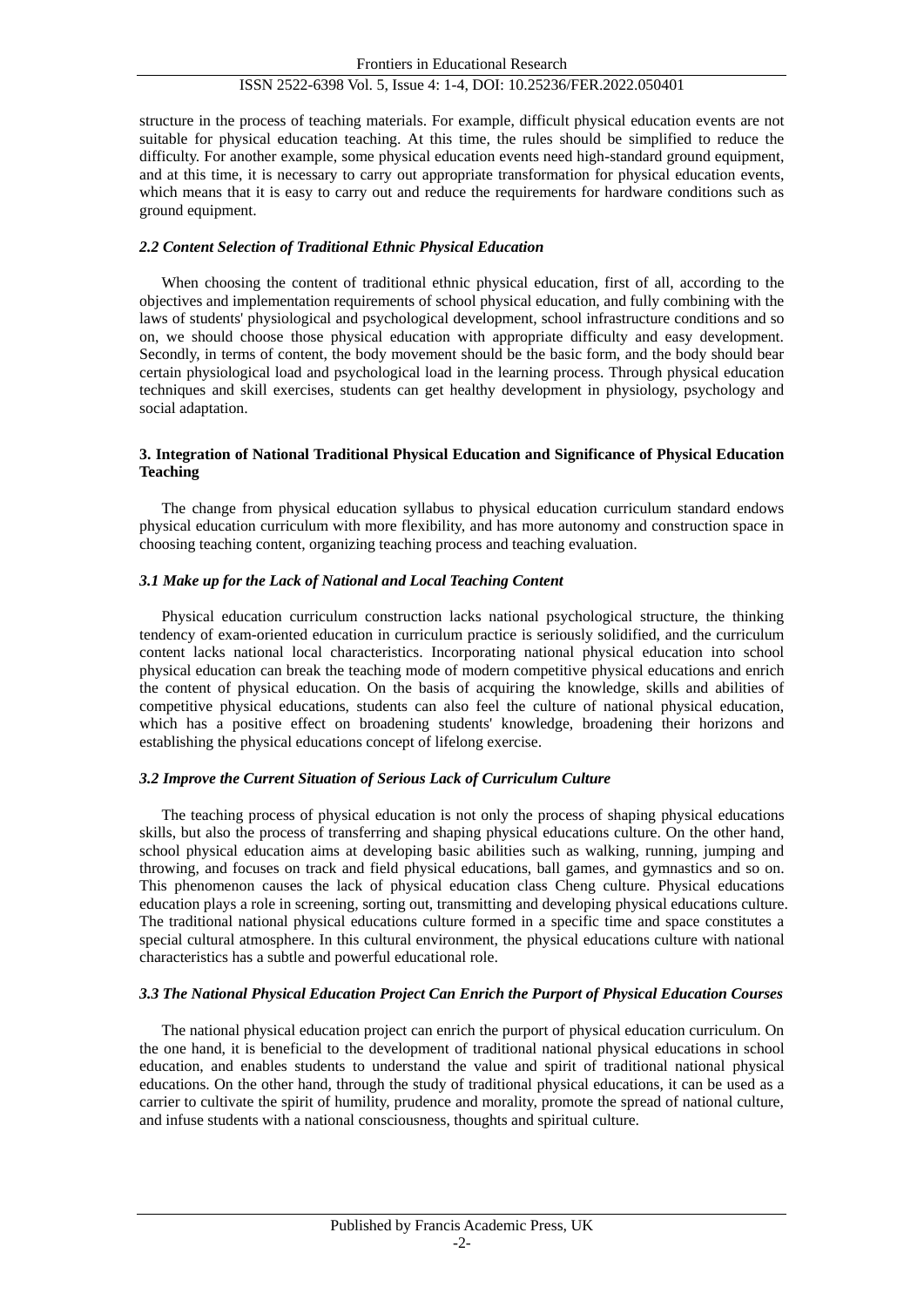# ISSN 2522-6398 Vol. 5, Issue 4: 1-4, DOI: 10.25236/FER.2022.050401

# *3.4 The National Physical Education Project Can Improve Students' Interest in Learning*

The national physical education project comes from life, is close to people's folk customs, is very interesting in the long-term screening and concise process, and plays an active role in promoting students' enthusiasm and initiative in learning physical educations and cultivating their lifelong physical educations consciousness of loving physical educations. Traditional national physical educations events enrich campus physical educations culture and students' physical educations knowledge, and at the same time, promote students' enthusiasm to participate in physical educations, which is an important measure to improve the quality of school physical education.

# **4. Implementation Strategy of Teaching Materials for National Traditional Physical Education Events**

The integration of traditional ethnic physical education into school can be divided into the following two situations: firstly, the integration of traditional ethnic physical educations into ethnic schools that only recruit or mainly recruit minority students. Secondly, in ordinary schools in areas where ethnic minorities are concentrated, it is beneficial to promote ethnic cultural exchanges and enable students to feel different cultures by appropriately introducing ethnic traditional physical educations and carrying out traditional physical educations activities with ethnic minority colors into the campus.

## *4.1 Integration of Traditional Ethnic Physical Educations into the Physical Education Curriculum*

The integration of traditional ethnic physical educations events with school education is not only conducive to the inheritance and development of the events themselves, but also effectively improves the shortage of school physical educations resources and hardware conditions. At the same time, it can enhance students' understanding of national culture, strengthen students' feelings about national physical education culture, and integrate traditional ethnic physical educations events into physical education through curriculum treatment, which is of great practical significance. Traditional national physical educations events have the characteristics of flexible form, simplicity and convenience. Generally, the requirements for venue hardware facilities are not high, and the funds required for related equipment are low, and even some equipment can be designed and manufactured by introspection.

# *4.2 National Traditional Physical Educations Are Integrated into Extracurricular Physical Educations Activities*

Extracurricular physical educations activities are an important part of school physical education and educational means, which can be used as a supplement and extension of physical education class. There are many forms of extracurricular physical educations activities. Students can participate in physical exercises in their spare time, so that more students can participate in the national physical education project and promote the extensive development of the national physical education project. China's Ministry of Education puts forward that "one hour of exercise every day, 50 years of healthy study and work, and a lifetime of happy life", and extracurricular physical educations activities are the guarantee of one hour of exercise every day. Integrating national traditional physical educations into extracurricular physical educations activities can enable students to learn, participate in and feel physical educations selectively, enable students to master physical exercise methods and form physical educations skills in happiness, and improve their physical quality and health level.

# *4.3 National Traditional Physical Educations Are Integrated into the Physical Educations Competition System*

School physical educations competitions can check the quality of physical educations teaching, sum up and exchange experiences in a timely manner, and promote the improvement of physical educations level; Through the influence of physical educations competitions, we can publicize the national physical education project, attract and inspire more people to participate in it, and promote the development of the national physical education movement. Through the edification and encouragement of watching physical educations competitions, students are encouraged to participate in the national physical education project, enrich and enliven their spare-time cultural life, and enhance their sense of